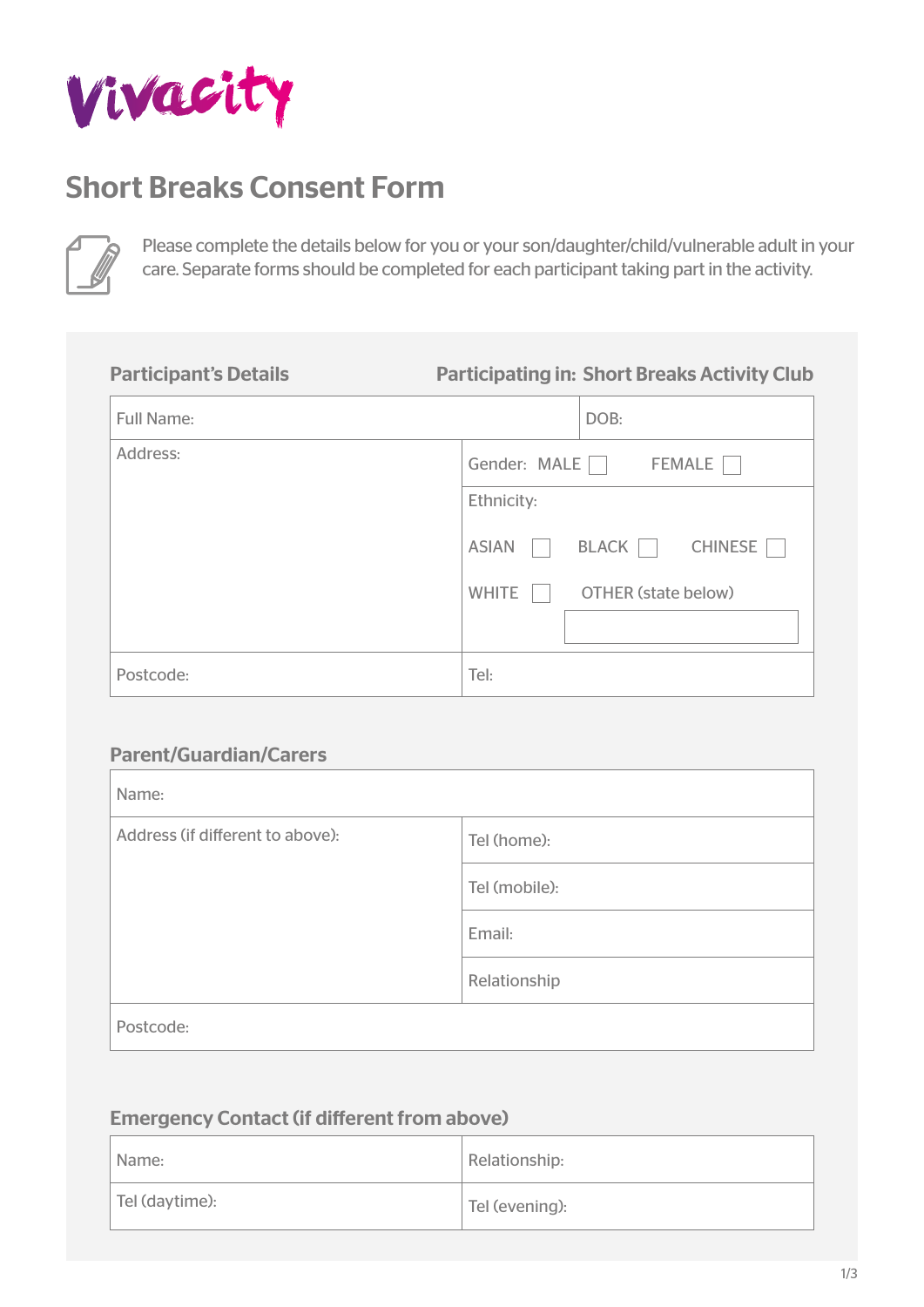#### Participant Medical Information

(By participating in this activity I understand that Vivacity Leisure employees will not administer medication or provide personal care)

| Name of Doctor: |      |
|-----------------|------|
| Address:        |      |
|                 |      |
|                 |      |
| Postcode:       | Tel: |

#### Medical Conditions

Please give full details of any medical conditions, disabilities or allergies that the participant may have and if they require medication throughout the duration of this activity. (Participant or Parent/Guardian/Carer must administer medication if deemed necessary)



#### Photography / Film

By consenting below you agree for any images filmed or photographed of YOURSELF or persons in your care to be used in Vivacity promotional material, at any time in the future. This includes any websites and social media operated by Vivacity Leisure.

\*Please tick box from the below statement as appropriate

| *I consent Vivacity Leisure to use images of my child for publicity. Yes<br>$No$                           |
|------------------------------------------------------------------------------------------------------------|
| $\vert$ *I do not consent Vivacity Leisure to use images of my child for publicity. Yes $\vert$ No $\vert$ |
| <sup>*</sup> Signed (Parent/Guardian/Carer):                                                               |